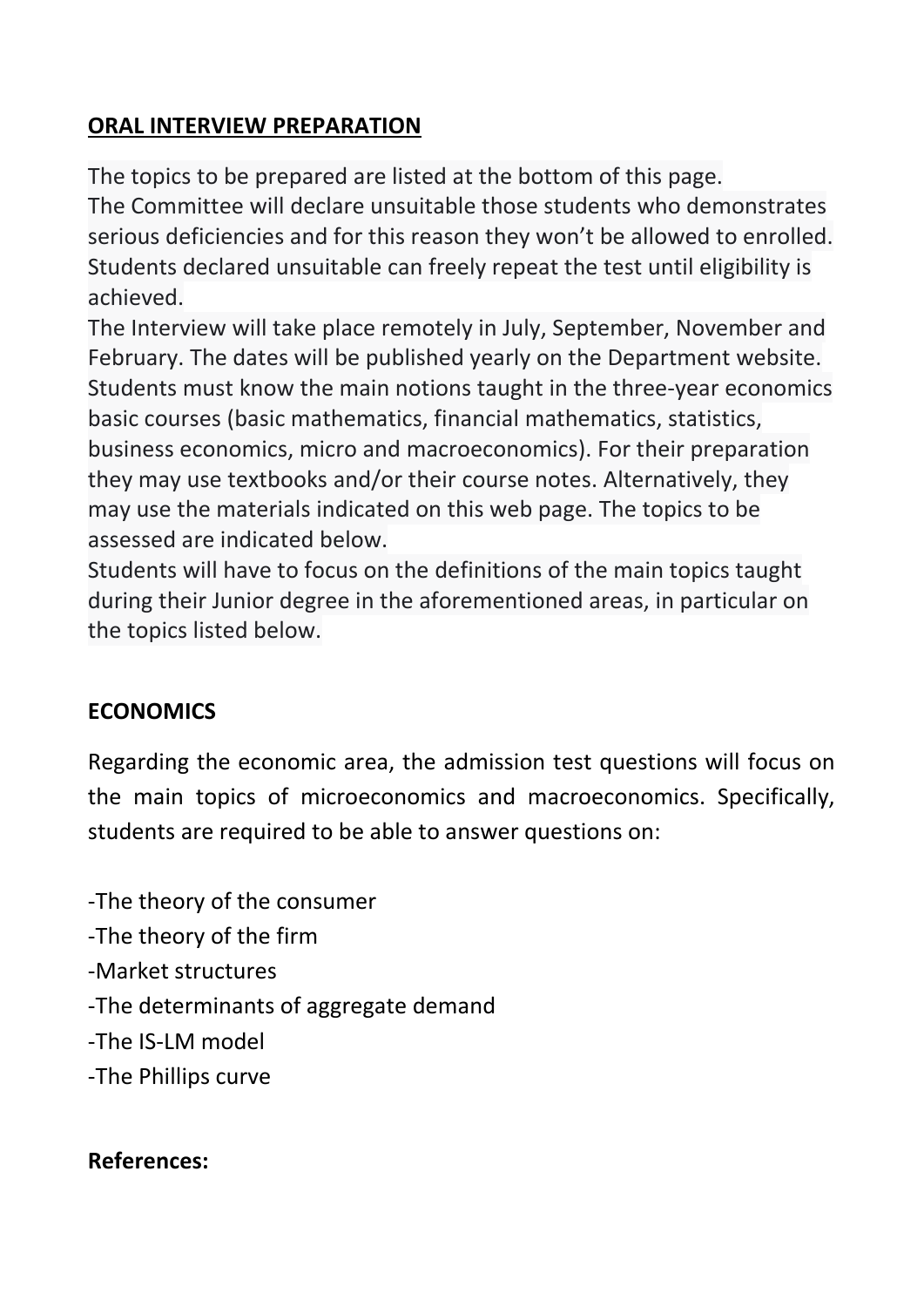-Frank, R.H., Cartwright, E. (2020), *Microeconomics and Behaviour*, 3rd Edition, McGraw-Hill Education (ISBN: 1526847841).

-Frank, R.H., Cartwright, E., Piras, R. (2021), *Microeconomia*, 8° edizione, McGraw-Hill Education (ISBN: 883869706X).

-Blanchard, O. (2021), *Macroeconomics*, 8th Edition, Pearson (ISBN: 9780136713883).

-Blanchard, O., Amighini, A., Giavazzi, F. (2021), *Scoprire la macroeconomia: quello che non si può non sapere*, Il Mulino (ISBN: 9788815290168).

# **Examples of questions for Microeconomics and Macroeconomics**

- 1. What is a demand curve?
- 2. Describe the elements entering the budget constraint of a consumer
- 3. What is a supply curve?
- 4. Define the notions of total cost, average cost and marginal cost

5. What are the main differences between a monopolistic and an oligopolistic market?

6. What are the determinants of aggregate demand in an open economy with a public sector?

7. Describe the tools and the effect of fiscal policies on the economic system

8. Describe the tools and the effect of monetary policies on the economic system

9. What is the relation linking inflation to unemployment?

# **MATHEMATICS AND FINANCIAL CALCULUS**

- *General facts about real functions.* Elementary functions and their graphs; geometric transformations.

- *Differential calculus.* Definition of derivative and its geometric interpretation; derivatives of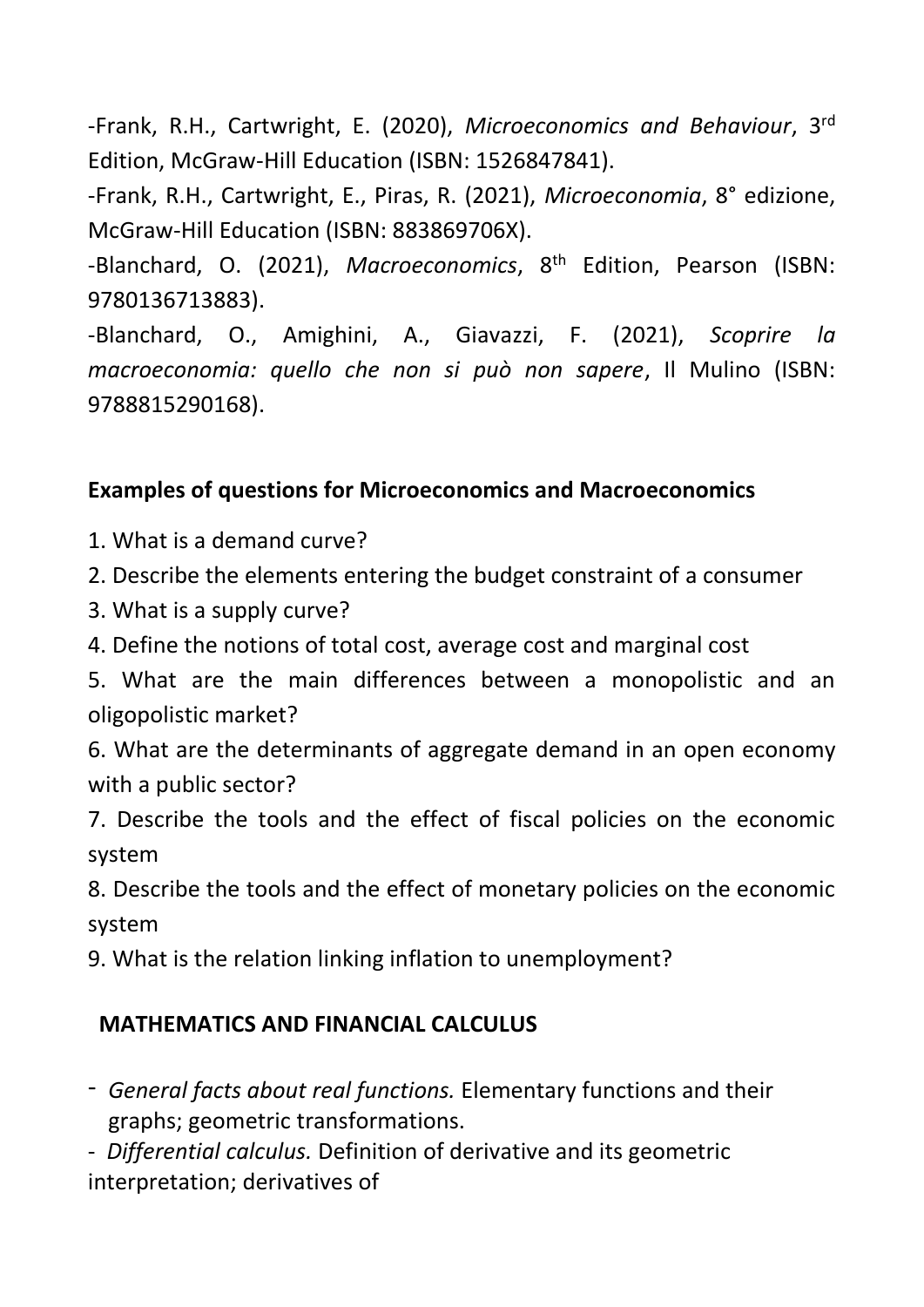elementary functions; differentiation rules; relationship between sign of the derivative and

monotonicity of the function.

- *Linear algebra.* Algebraic operations with vectors and matrices; determinant of square matrices.

- *Financial calculus.* Simple and compound interest rates; annuities (present value, final value,

perpetual annuities); amortization plans.

# **References**

- Peccati Salsa Squellati*, "Mathematics for Economics and Business", (EGEA)* covers all the contents required.
- For the contents of financial calculus also the material available at the following link may be consulted:

**[https://web.uniroma1.it/memotef/sites/default/files/file%20lezioni/](https://web.uniroma1.it/memotef/sites/default/files/file%2520lezioni/Matematica%2520Finanziaria%2520dispense%25202017_0.pdf) [Matematica%20Finanziaria%20dispense%202017\\_0.pdf](https://web.uniroma1.it/memotef/sites/default/files/file%2520lezioni/Matematica%2520Finanziaria%2520dispense%25202017_0.pdf)**

Examples of questions

1. Draw the graph and illustrate the main features (domain, limits, monotonicity) of the exponential/logarithmic/power function.

2. Give the definition of derivative for a real function and illustrate its geometric meaning.

3. Write the differentiation rule for the product/ratio/composition of two functions.

4. Compute the product of two given matrices.

5. Describe how the capital accumulates starting from an initial amount C invested for N years with the annual interest rate I in the case of simple interest and of compound (with annual compounding) interest rate.

6. Consider the time in years. Let C be an amount due in N years and let D be the annual discount rate. Write the formula for the present value C in the case of simple and in the case of compound discount.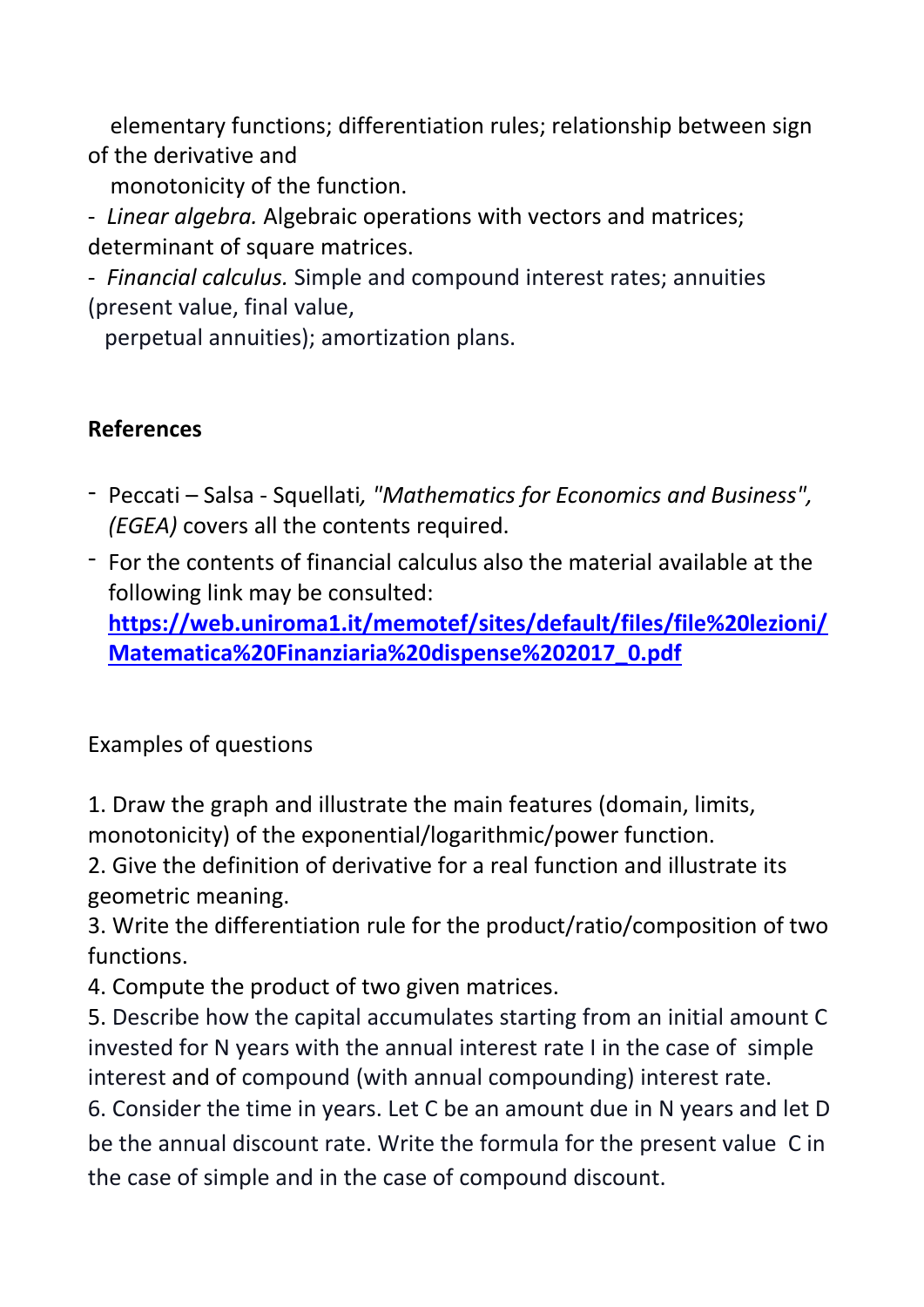#### **STATISTICS**

# **Probability**

-The "concept" of probability. The Kolmogorov axioms.

- -The Binomial distribution and its properties
- -The Normal distribution and its properties

### **Inference**

- -Population and sampling
- -The sample mean
- -Confidence intervals for the mean of a normal distribution
- -The logic of hypothesis testing
- -Test for the mean of a normal distribution

### **Modeling**

- -Correlation
- -Simple regression

### **References:**

[-http://onlinestatbook.com/Online\\_Statistics\\_Education.pdf](http://onlinestatbook.com/Online_Statistics_Education.pdf)

or (in Italian)

-Borra- Di Ciaccio, *Statistica. Metodologia per le scienze economiche e sociali*, Mc Graw-Hill

### **Example of questions**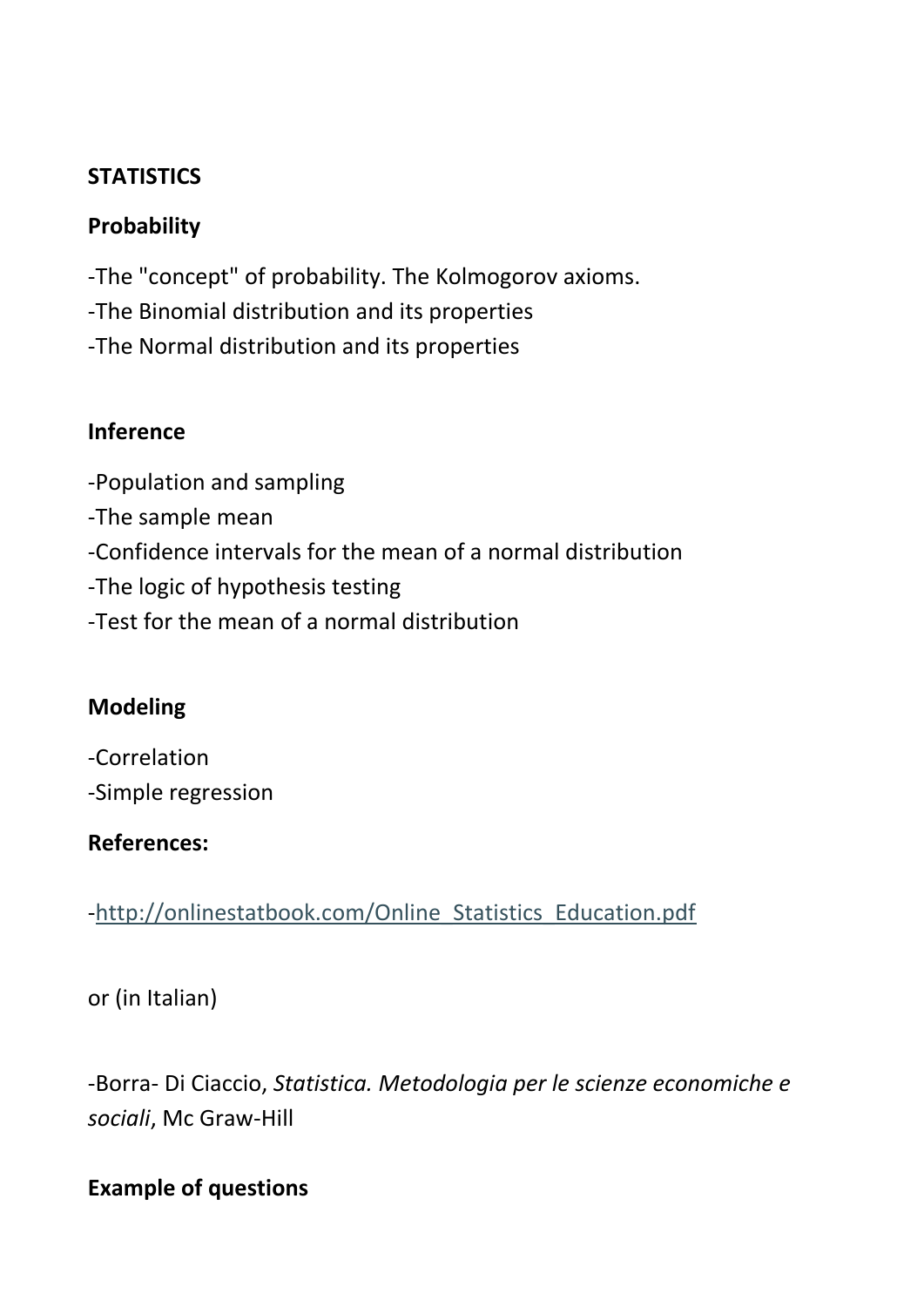1. What is binomial distribution and its characteristics?

- 2. Describe the main properties of the normal distribution.
- 3. Introduce the distribution of the sample mean for normal samples.

4. Illustrate the confidence interval for the mean of a normal distribution and its meaning.

5. Illustrate the definition and the properties of the correlation coefficient.

6. How the regression line is constructed?

#### **BUSINESS**

#### A) **BUSINESS AND ADMINISTRATION**

-Basic concepts about Balance Sheet -Notes on the main financial statement documents -Informative purposes of company's financial statements -Basic profitability indicators (EBITDA, RoE, RoI, RoA…) -Indicators of financial equilibrium -Concepts of sources and applications of funds -Main corporate functions and their tasks -The meaning of the break-even point (BeP)

### B) **FINANCIAL INSTRUMENTS AND OPERATORS**

- -Basic concepts about financial instruments
- -Fundamentals of financial risks
- -The role of banks and financial intermediaries

### **References:**